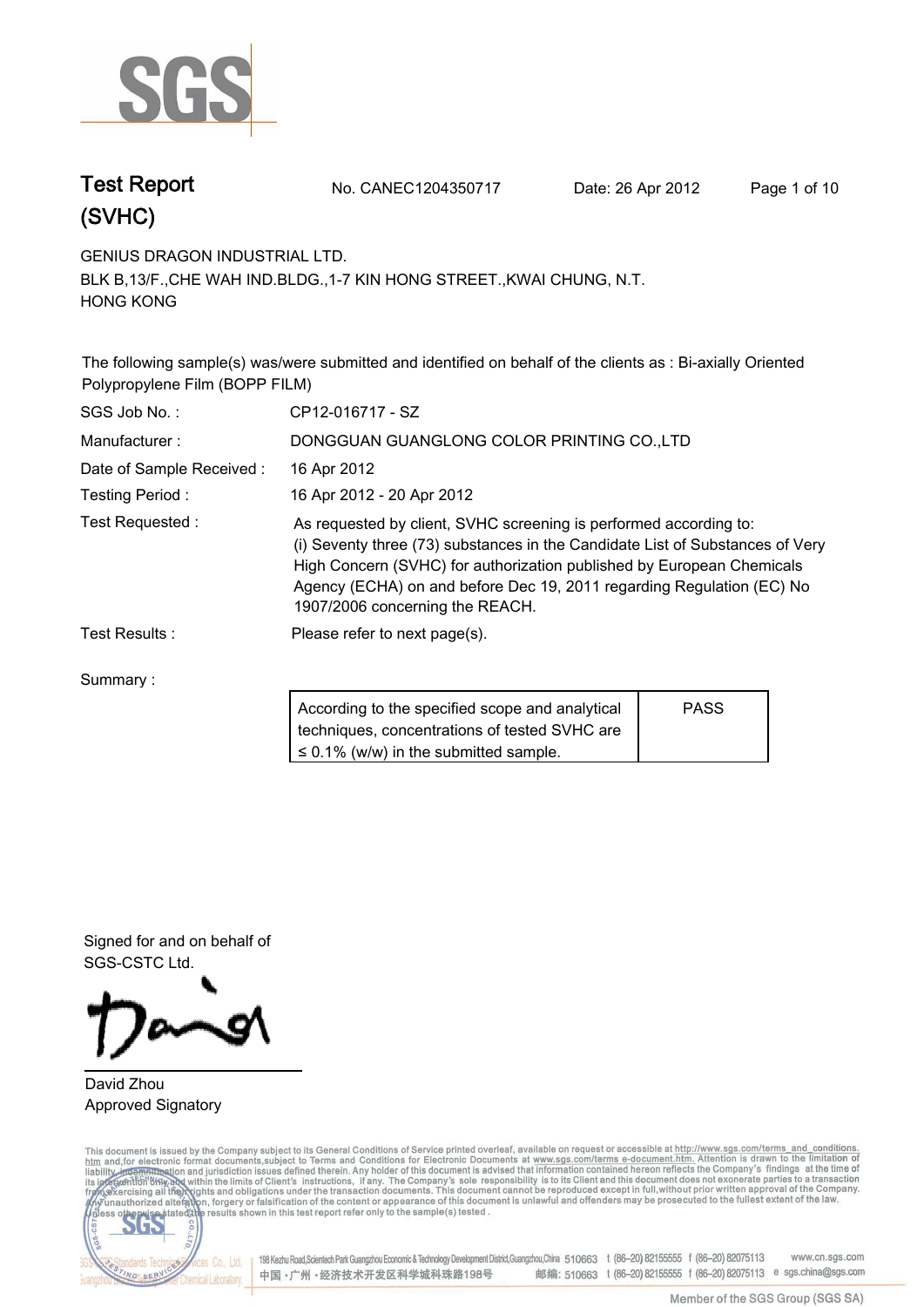

**Test Report. No. CANEC1204350717 Date: 26 Apr 2012. Page 2 of 10.**

### **Remark :**

(1) The chemical analysis of specified SVHC is performed by means of currently available analytical techniques against the following SVHC related documents published by ECHA: http://echa.europa.eu/web/guest/candidate-list-table

These lists are under evaluation by ECHA and may subject to change in the future.

(2) Concerning article(s):

In accordance with Regulation (EC) No 1907/2006, any EU producer or importer of articles shall notify ECHA, in accordance with paragraph 4 of Article 7, if a substance meets the criteria in Article 57 and is identified in accordance with Article 59(1) of the Regulation, if (a) the substance in the Candidate List is present in those articles in quantities totaling over one tonne per producer or importer per year; and (b) the substance in the Candidate List is present in those articles above a concentration of 0.1% weight by weight (w/w).

Article 33 of Regulation (EC) No 1907/2006 requires supplier of an article containing a substance meeting the criteria in Article 57 and identified in accordance with Article 59(1) in a concentration above 0.1% weight by weight (w/w) shall provide the recipient of the article with sufficient information, available to the supplier, to allow safe use of the article including, as a minimum, the name of that substance in the Candidate List.

SGS adopts the interpretation of ECHA for SVHC in article unless indicated otherwise. Detail explanation is available at the following link: http://webstage.contribute.sgs.net/corpreach/documents/SGS-CTS\_SVHC-paper-EN-11.pdf

(3) Concerning material(s):

Test results in this report are based on the tested sample. This report refers to testing result of tested sample submitted as homogenous material(s). In case such material is being used to compose an article, the results indicated in this report may not represent SVHC concentration in such article. If this report refers to testing result of composite material group by equal weight proportion, the material in each composite test group may come from more than one article.

If the sample is a substance or mixture, and it directly exports to EU, client has the obligation to comply with the supply chain communication obligation under Article 31 of Regulation (EC) No. 1907/2006 and the conditions of Authorization of substance of very high concern included in the Annex XIV of the Regulation (EC) No. 1907/2006.

(4) Concerning substance and preparation:

If a SVHC is found over 0.1% (w/w) and/or the specific concentration limit which is set in Regulation (EC) No 1272/2008 and No 790/2009, client is suggested to prepare a Safety Data Sheet (SDS) against the SVHC to comply with the supply chain communication obligation under Regulation (EC) No 1907/2006, in which:

- a substance that is classified as hazardous under the CLP Regulation (EC) No 1272/2008.

- a mixture that is classified as dangerous according Dangerous Preparations Directive 1999/45/EC or classified as hazardous under the CLP Regulation (EC) No 1272/2008, when their concentrations are equal to, or greater than, those defined in the Article 3(3) of 1999/45/EC or the lower values given in Part 3 of Annex VI of Regulation (EC) No. 1272/2008; or

- a mixture is not classified as dangerous under Directive 1999/45/EC, but contains either:

This document is issued by the Company subject to its General Conditions of Service printed overleaf, available on request or accessible at http://www.sgs.com/terms\_and\_conditions.<br>
htm and for electronic format documents, CO.LTD. 565 198 Kezhu Road, Scientech Park Guangzhou Economic & Technology Development District, Guangzhou, China 510663 t (86-20) 82155555 f (86-20) 82075113 **Co., Ltd.** www.cn.sas.com dards Tech 邮编: 510663 t (86-20) 82155555 f (86-20) 82075113 e sgs.china@sgs.com 中国·广州·经济技术开发区科学城科珠路198号 NG SERY Chemical Laboratory.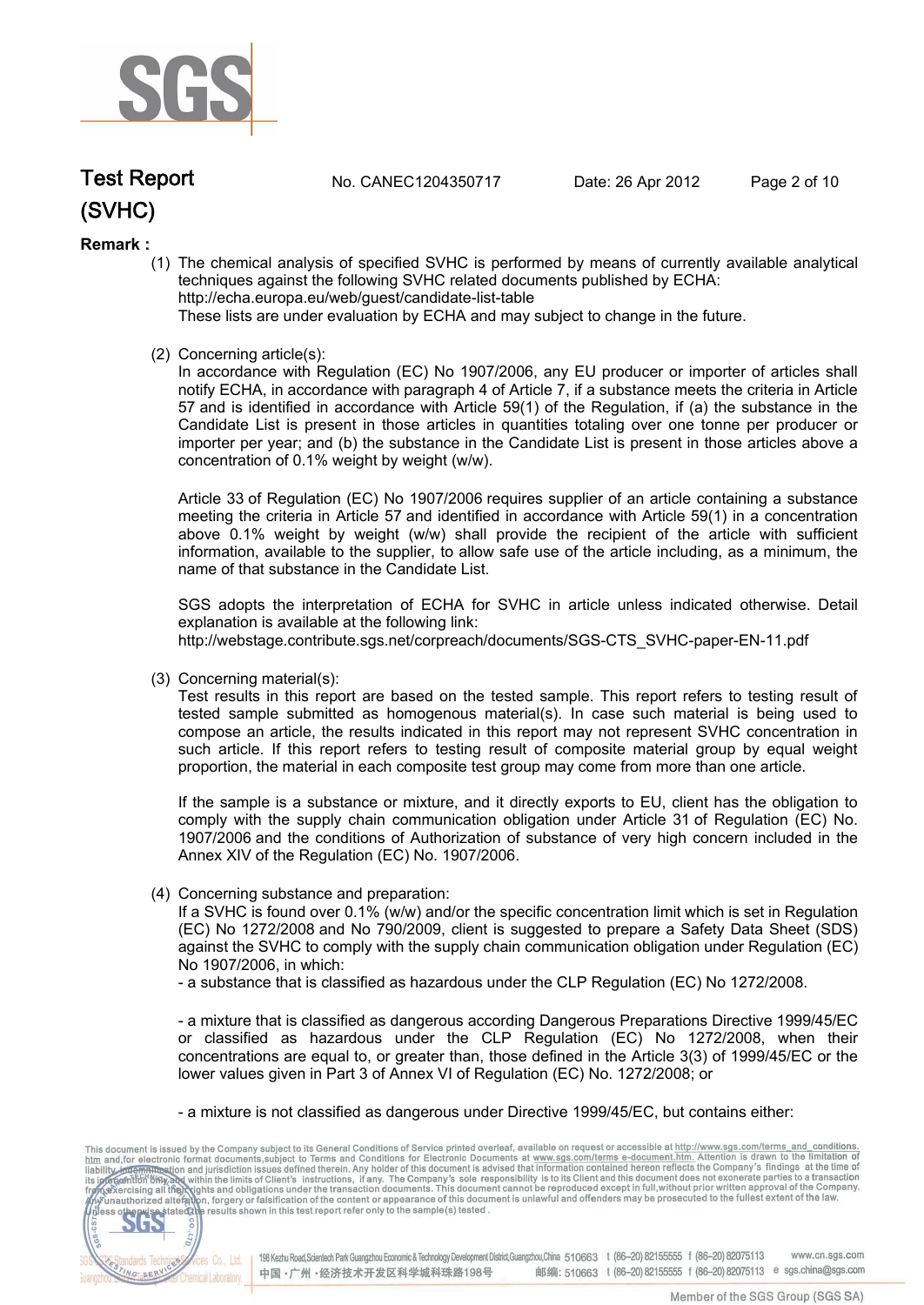

### **(SVHC) Test Report. No. CANEC1204350717 Date: 26 Apr 2012. Page 3 of 10.**

(a) a substance posing human health or environmental hazards in an individual concentration of ≥ 1 % by weight for mixtures that are solid or liquids (i.e., non-gaseous mixtures) or ≥ 0.2 % by volume for gaseous mixtures; or

(b) a substance that is PBT, or vPvB in an individual concentration of  $\geq 0.1$  % by weight for mixtures that are solid or liquids (i.e., non-gaseous mixtures); or

(c) a substance on the SVHC candidate list (for reasons other than those listed above), in an individual concentration of ≥ 0.1 % by weight for non-gaseous mixtures; or

- (d) a substance for which there are Europe-wide workplace exposure limits.
- (5) If a SVHC is found over the reporting limit, client is suggested to identify the component which contains the SVHC and the exact concentration of the SVHC by requesting further quantitative analysis from the laboratory.

| Test Sample :        |                      |                    |  |
|----------------------|----------------------|--------------------|--|
| Sample Description : |                      |                    |  |
| Specimen No.         | <b>SGS Sample ID</b> | <b>Description</b> |  |
|                      | CAN12-043507.001     | Transparent film   |  |

### **Test Method :.**

**SGS In-House method-GZTC CHEM-TOP-092-01, GZTC CHEM-TOP-092-02, Analyzed by ICP-OES, GC-MS Colorimetric method/HPLC and UV-VIS..**

This document is issued by the Company subject to its General Conditions of Service printed overleaf, available on request or accessible at http://www.sgs.com/terms\_and\_conditions.<br>htm\_and, for electronic format documents,



198 Kezhu Road,Scientech Park Guangzhou Economic & Technology Development District,Guangzhou,China 510663 t (86-20) 82155555 f (86-20) 82075113 www.cn.sgs.com 邮编: 510663 t (86-20) 82155555 f (86-20) 82075113 e sgs.china@sgs.com 中国·广州·经济技术开发区科学城科珠路198号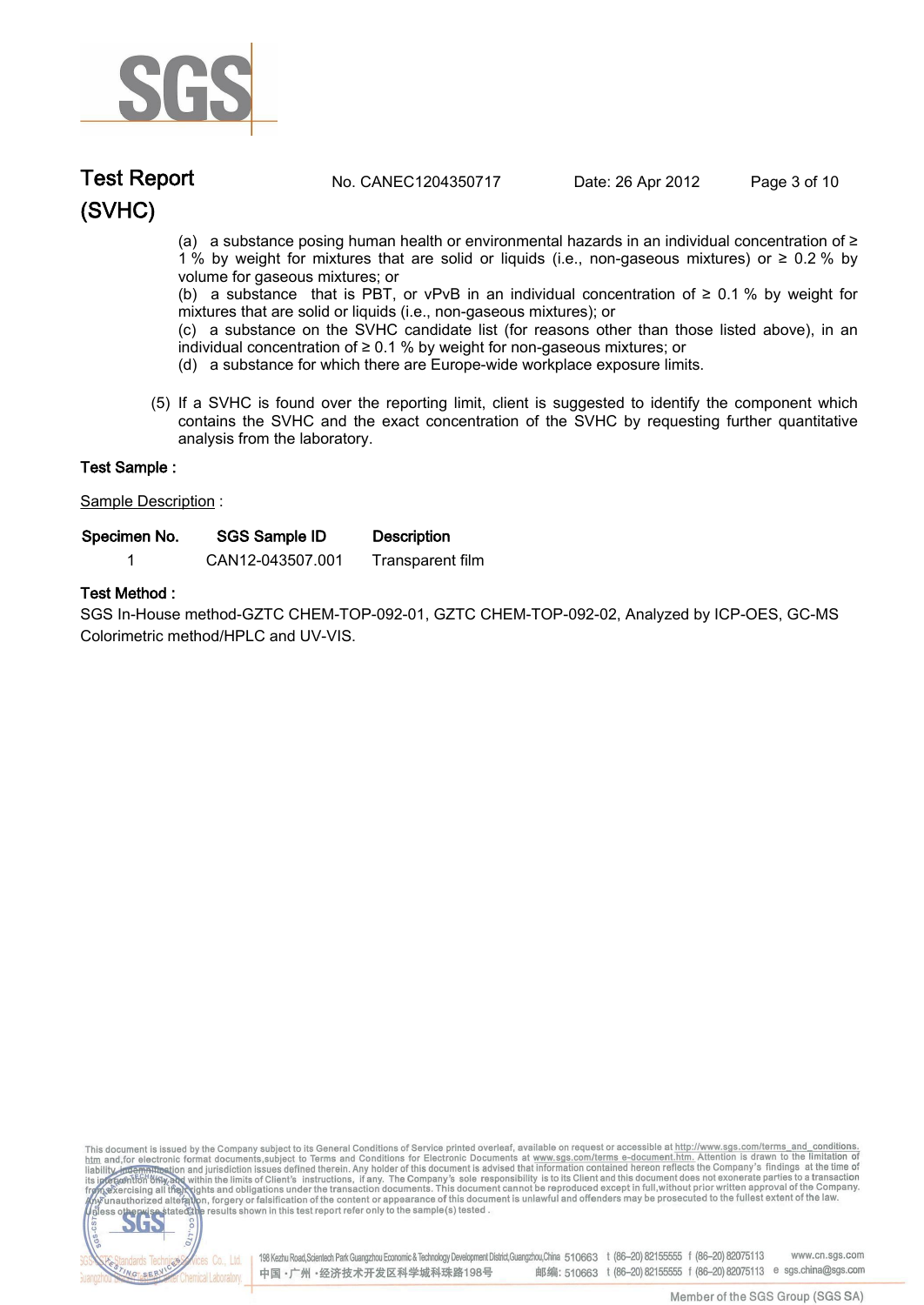

**Test Report. No. CANEC1204350717 Date: 26 Apr 2012. Page 4 of 10.**

## **Test Result : (Substances in the Candidate List of SVHC).**

| <b>Substance Name</b>                                                      | <b>CAS No.</b> | EC No.    | 001<br><b>Concentration</b><br>$(\%)$ | RL (%) |
|----------------------------------------------------------------------------|----------------|-----------|---------------------------------------|--------|
| 1,2-Benzenedicarboxylic acid,<br>di-C6-8-branched alkyl esters, C7-rich    | 71888-89-6     | 276-158-1 | <b>ND</b>                             | 0.050  |
| 1,2-Benzenedicarboxylic acid,<br>di-C7-11-branched and linear alkyl esters | 68515-42-4     | 271-084-6 | <b>ND</b>                             | 0.050  |
| 1,2-Dichloroethane                                                         | 107-06-2       | 203-458-1 | <b>ND</b>                             | 0.050  |
| 1,2,3-trichloropropane                                                     | $96 - 18 - 4$  | 202-486-1 | <b>ND</b>                             | 0.050  |
| 1-methyl-2-pyrrolidone                                                     | 872-50-4       | 212-828-1 | <b>ND</b>                             | 0.050  |
| 2,2'-dichloro-4,4'-methylenedianiline                                      | $101 - 14 - 4$ | 202-918-9 | <b>ND</b>                             | 0.050  |
| 2,4-Dinitrotoluene                                                         | $121 - 14 - 2$ | 204-450-0 | <b>ND</b>                             | 0.050  |
| 2-Ethoxyethanol                                                            | 110-80-5       | 203-804-1 | <b>ND</b>                             | 0.050  |
| 2-ethoxyethyl acetate                                                      | 111-15-9       | 203-839-2 | <b>ND</b>                             | 0.050  |
| 2-Methoxyaniline; o-Anisidine                                              | $90 - 04 - 0$  | 201-963-1 | <b>ND</b>                             | 0.050  |
| 2-Methoxyethanol                                                           | 109-86-4       | 203-713-7 | <b>ND</b>                             | 0.050  |
| 4,4-Diaminodiphenylmethane(MDA)                                            | 101-77-9       | 202-974-4 | <b>ND</b>                             | 0.050  |
| 4-(1,1,3,3-tetramethylbutyl)phenol                                         | 140-66-9       | 205-426-2 | <b>ND</b>                             | 0.050  |
| 5-tert-butyl-2,4,6-trinitro-m-xylene (musk<br>xylene)                      | $81 - 15 - 2$  | 201-329-4 | <b>ND</b>                             | 0.050  |
| Acrylamide                                                                 | 79-06-01       | 201-173-7 | <b>ND</b>                             | 0.050  |
| Alkanes, C10-13, chloro (Short Chain<br><b>Chlorinated Paraffins)</b>      | 85535-84-8     | 287-476-5 | <b>ND</b>                             | 0.050  |

This document is issued by the Company subject to its General Conditions of Service printed overleaf, available on request or accessible at http://www.sgs.com/terms\_and\_conditions.<br>htm\_and,for electronic format documents,



Electric Co., Ltd. 198 Kezhu Road, Scientech Park Guangzhou Economic & Technology Development District, Guangzhou, China 510663 t (86-20) 82155555 f (86-20) 82075113 www.cn.sgs.com 邮编: 510663 t (86-20) 82155555 f (86-20) 82075113 e sgs.china@sgs.com 中国·广州·经济技术开发区科学城科珠路198号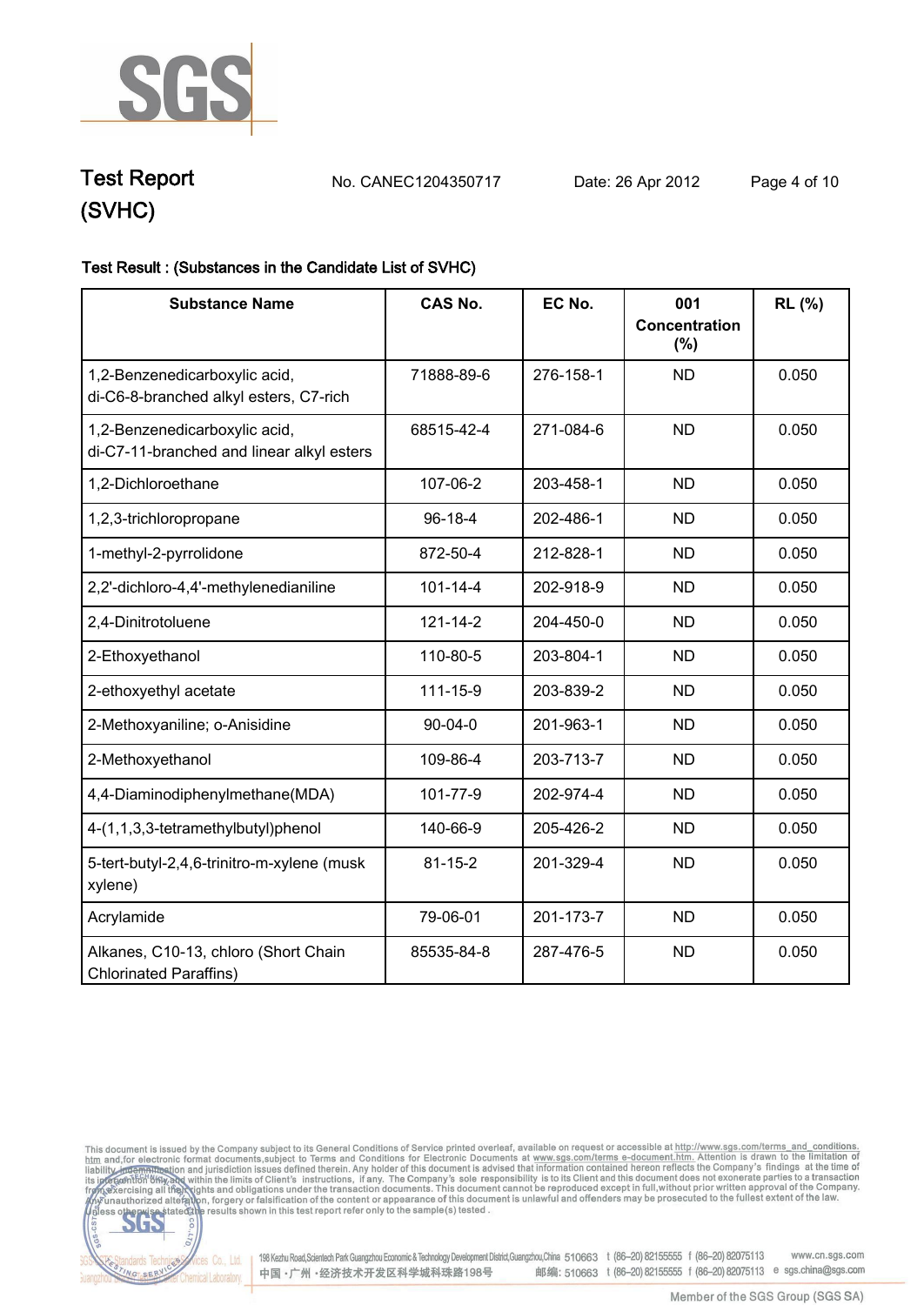

**Test Report. No. CANEC1204350717 Date: 26 Apr 2012. Page 5 of 10.**

| <b>Substance Name</b>                                                                                                                                                                                                                 | <b>CAS No.</b>              | EC No.                 | 001                     | <b>RL</b> (%) |
|---------------------------------------------------------------------------------------------------------------------------------------------------------------------------------------------------------------------------------------|-----------------------------|------------------------|-------------------------|---------------|
|                                                                                                                                                                                                                                       |                             |                        | Concentration<br>$(\%)$ |               |
| Aluminosilicate Refractory Ceramic Fibres<br>[with Al2O3 and SiO2 present in certain<br>concentration ranges (Al2O3: 43.5 - 47 %<br>w/w, and SiO2: 49.5 - 53.5 % w/w, or<br>Al2O3: 45.5 - 50.5 % w/w, and SiO2: 48.5 -<br>54 % w/w)]* | 650-017-00-8<br>(Index no.) |                        | <b>ND</b>               | 0.005         |
| Aluminosilicate Refractory Ceramic Fibres<br>(with oxides of aluminium and silicon as the<br>main components present in variable<br>concentration ranges)*                                                                            | 650-017-00-8<br>(Index no.) |                        | <b>ND</b>               | 0.005         |
| Ammonium dichromate*                                                                                                                                                                                                                  | 7789-09-5                   | 232-143-1              | <b>ND</b>               | 0.005         |
| Anthracene                                                                                                                                                                                                                            | 120-12-7                    | 204-371-1              | <b>ND</b>               | 0.050         |
| Anthracene oil*                                                                                                                                                                                                                       | 90640-80-5                  | 292-602-7              | <b>ND</b>               | 0.050         |
| Anthracene oil, anthracene paste*                                                                                                                                                                                                     | 90640-81-6                  | 292-603-2              | <b>ND</b>               | 0.050         |
| Anthracene oil, anthracene paste,<br>anthracene fraction*                                                                                                                                                                             | 91995-15-2                  | 295-275-9              | <b>ND</b>               | 0.050         |
| Anthracene oil, anthracene paste, distn.<br>lights*                                                                                                                                                                                   | 91995-17-4                  | 295-278-5              | <b>ND</b>               | 0.050         |
| Anthracene oil, anthracene-low*                                                                                                                                                                                                       | 90640-82-7                  | 292-604-8              | <b>ND</b>               | 0.050         |
| Arsenic acid*                                                                                                                                                                                                                         | 7778-39-4                   | 231-901-9              | <b>ND</b>               | 0.005         |
| Benzyl butyl phthalate (BBP)                                                                                                                                                                                                          | 85-68-7                     | 201-622-7              | <b>ND</b>               | 0.050         |
| Bis (2-ethylhexyl)phthalate (DEHP)                                                                                                                                                                                                    | $117 - 81 - 7$              | 204-211-0              | <b>ND</b>               | 0.050         |
| Bis(2-methoxyethyl) ether                                                                                                                                                                                                             | 111-96-6                    | 203-924-4              | <b>ND</b>               | 0.050         |
| Bis(2-methoxyethyl) phthalate                                                                                                                                                                                                         | 117-82-8                    | 204-212-6              | <b>ND</b>               | 0.050         |
| Bis(tributyltin) oxide (TBTO)                                                                                                                                                                                                         | 56-35-9                     | 200-268-0              | <b>ND</b>               | 0.050         |
| Boric acid*                                                                                                                                                                                                                           | 10043-35-3<br>11113-50-1    | 233-139-2<br>234-343-4 | <b>ND</b>               | 0.005         |
| Calcium arsenate*                                                                                                                                                                                                                     | 7778-44-1                   | 231-904-5              | <b>ND</b>               | 0.005         |

This document is issued by the Company subject to its General Conditions of Service printed overleaf, available on request or accessible at http://www.sgs.com/terms. and\_conditions.<br>htm and, for electronic format document



Vices Co., Ltd. | 198 Kezhu Road,Scientech Park Guangzhou Economic & Technology Development District,Guangzhou,China 510663 t (86-20) 82155555 f (86-20) 82075113 www.cn.sgs.com 邮编: 510663 t (86-20) 82155555 f (86-20) 82075113 e sgs.china@sgs.com 中国·广州·经济技术开发区科学城科珠路198号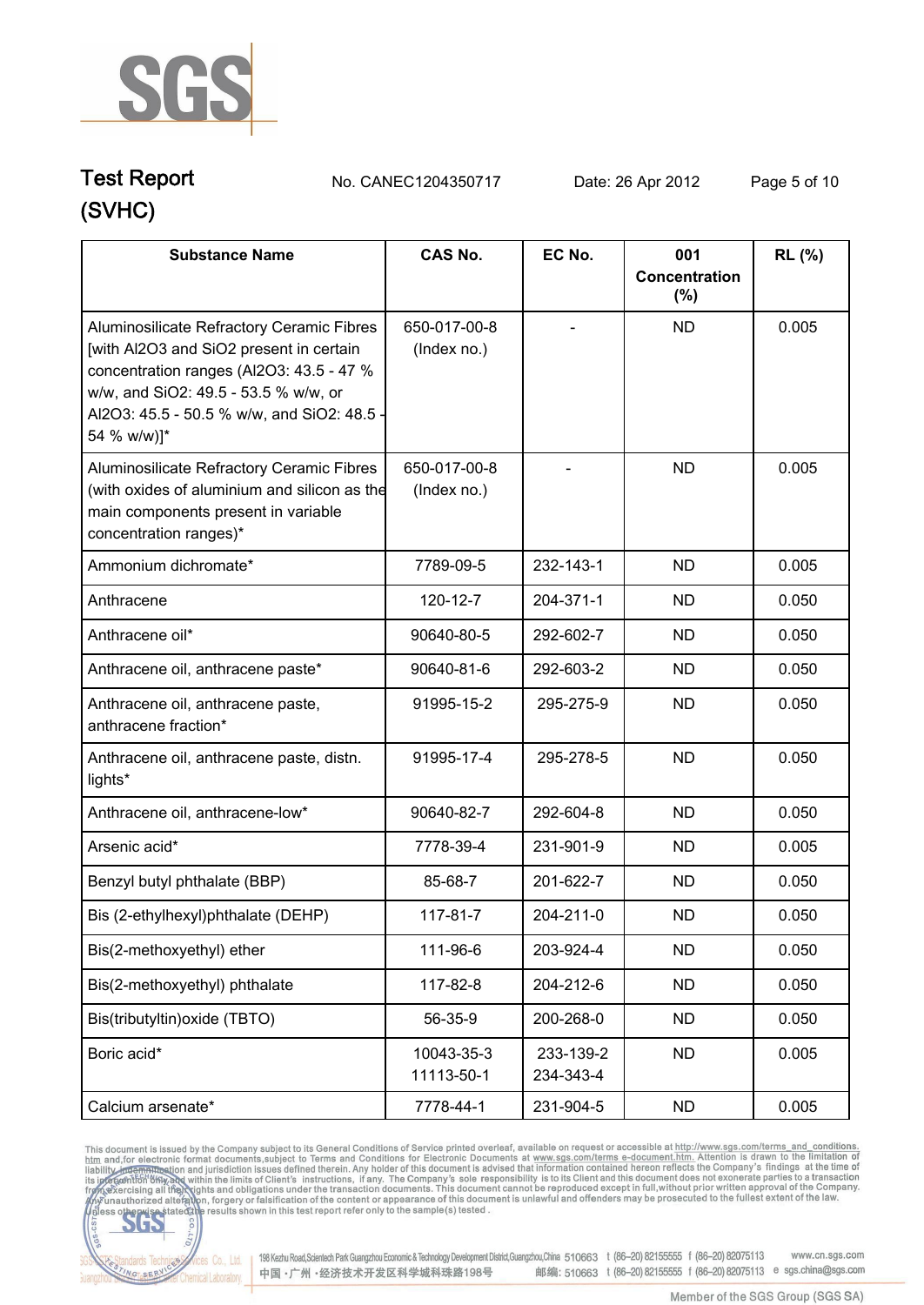

**Test Report. No. CANEC1204350717 Date: 26 Apr 2012. Page 6 of 10.**

| <b>Substance Name</b>                                                                                                        | <b>CAS No.</b>                       | EC No.                        | 001<br>Concentration<br>(%) | RL (%) |
|------------------------------------------------------------------------------------------------------------------------------|--------------------------------------|-------------------------------|-----------------------------|--------|
| Chromic acid, Dichromic acid, Oligomers of<br>chromic acid and dichromic acid*                                               | 7738-94-5<br>13530-68-2              | 231-801-5<br>236-881-5        | <b>ND</b>                   | 0.005  |
| Chromium trioxide*                                                                                                           | 1333-82-0                            | 215-607-8                     | <b>ND</b>                   | 0.005  |
| Cobalt carbonate*                                                                                                            | 513-79-1                             | 208-169-4                     | <b>ND</b>                   | 0.005  |
| Cobalt diacetate*                                                                                                            | $71-48-7$                            | 200-755-8                     | <b>ND</b>                   | 0.005  |
| Cobalt dichloride*                                                                                                           | 7646-79-9                            | 231-589-4                     | <b>ND</b>                   | 0.005  |
| Cobalt dinitrate*                                                                                                            | 10141-05-6                           | 233-402-1                     | <b>ND</b>                   | 0.005  |
| Cobalt sulphate*                                                                                                             | 10124-43-3                           | 233-334-2                     | <b>ND</b>                   | 0.005  |
| Diarsenic pentaoxide*                                                                                                        | 1303-28-2                            | 215-116-9                     | <b>ND</b>                   | 0.005  |
| Diarsenic trioxide*                                                                                                          | 1327-53-3                            | 215-481-4                     | <b>ND</b>                   | 0.005  |
| Dibutyl phthalate (DBP)                                                                                                      | 84-74-2                              | 201-557-4                     | <b>ND</b>                   | 0.050  |
| Dichromium tris(chromate) *                                                                                                  | 24613-89-6                           | 246-356-2                     | <b>ND</b>                   | 0.005  |
| Diisobutyl phthalate                                                                                                         | 84-69-5                              | 201-553-2                     | <b>ND</b>                   | 0.050  |
| Disodium tetraborate, anhydrous*                                                                                             | 1303-96-4<br>1330-43-4<br>12179-04-3 | 215-540-4                     | <b>ND</b>                   | 0.005  |
| Formaldehyde, oligomeric reaction<br>products with aniline                                                                   | 25214-70-4                           | 500-036-1                     | <b>ND</b>                   | 0.050  |
| Hexabromocyclododecane (HBCDD) and<br>all major diastereoisomers identified<br>(α-HBCDD, β-HBCDD, γ-HBCDD) $^{\vartriangle}$ | 25637-99-4<br>3194-55-6              | 247-148-4<br>and<br>221-695-9 | <b>ND</b>                   | 0.050  |
| Hydrazine                                                                                                                    | 7803-57-8<br>302-01-2                | 206-114-9                     | <b>ND</b>                   | 0.050  |
| Lead chromate*                                                                                                               | 7758-97-6                            | 231-846-0                     | <b>ND</b>                   | 0.005  |
| Lead chromate molybdate sulphate red<br>(C.I. Pigment Red 104)*                                                              | 12656-85-8                           | 235-759-9                     | <b>ND</b>                   | 0.005  |
| Lead diazide, Lead azide*                                                                                                    | 13424-46-9                           | 236-542-1                     | <b>ND</b>                   | 0.005  |

This document is issued by the Company subject to its General Conditions of Service printed overleaf, available on request or accessible at http://www.sgs.com/terms. and\_conditions.<br>htm and, for electronic format document



198 Kezhu Road, Scientech Park Guangzhou Economic & Technology Development District, Guangzhou, China 510663 t (86-20) 82155555 f (86-20) 82075113 www.cn.sgs.com 邮编: 510663 t (86-20) 82155555 f (86-20) 82075113 e sgs.china@sgs.com 中国·广州·经济技术开发区科学城科珠路198号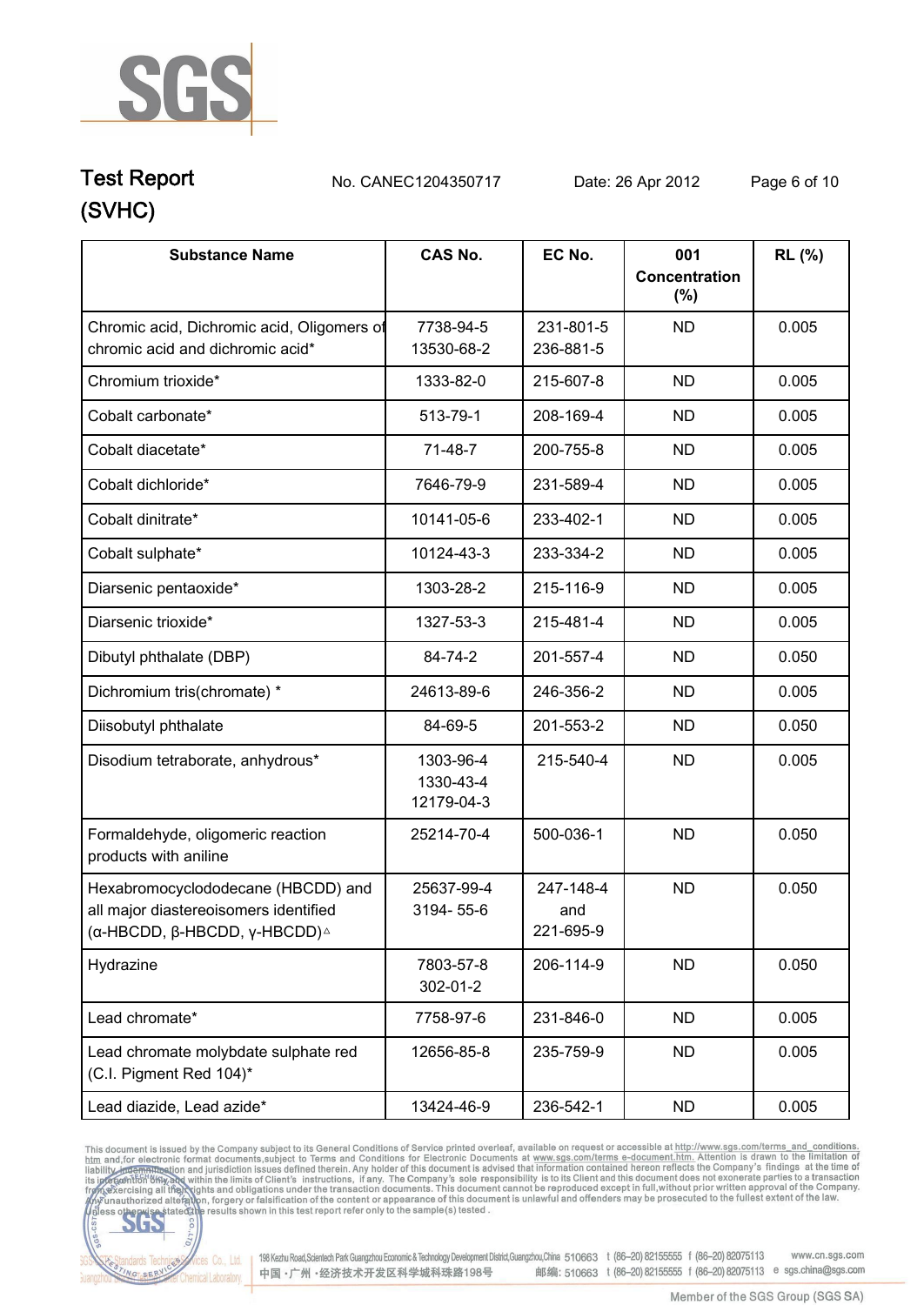

### **(SVHC) Test Report. No. CANEC1204350717 Date: 26 Apr 2012. Page 7 of 10.**

| <b>Substance Name</b>                                  | <b>CAS No.</b>          | EC No.    | 001<br>Concentration<br>(%) | RL (%) |
|--------------------------------------------------------|-------------------------|-----------|-----------------------------|--------|
| Lead dipicrate*                                        | 6477-64-1               | 229-335-2 | <b>ND</b>                   | 0.005  |
| Lead hydrogen arsenate*                                | 7784-40-9               | 232-064-2 | <b>ND</b>                   | 0.005  |
| Lead styphnate*                                        | 15245-44-0              | 239-290-0 | <b>ND</b>                   | 0.005  |
| Lead sulfochromate yellow (C.I. Pigment<br>Yellow 34)* | 1344-37-2               | 215-693-7 | <b>ND</b>                   | 0.005  |
| N,N-dimethylacetamide                                  | 127-19-5                | 204-826-4 | <b>ND</b>                   | 0.050  |
| Pentazinc chromate octahydroxide*                      | 49663-84-5              | 256-418-0 | <b>ND</b>                   | 0.005  |
| Phenolphthalein                                        | 77-09-8                 | 201-004-7 | <b>ND</b>                   | 0.050  |
| Pitch, coal tar, high temp.*                           | 65996-93-2              | 266-028-2 | <b>ND</b>                   | 0.050  |
| Potassium chromate*                                    | 7789-00-6               | 232-140-5 | <b>ND</b>                   | 0.005  |
| Potassium dichromate*                                  | 7778-50-9               | 231-906-6 | <b>ND</b>                   | 0.005  |
| Potassium<br>hydroxyoctaoxodizincatedichromate*        | 11103-86-9              | 234-329-8 | <b>ND</b>                   | 0.005  |
| Sodium chromate*                                       | 7775-11-3               | 231-889-5 | <b>ND</b>                   | 0.005  |
| Sodium dichromate*                                     | 7789-12-0<br>10588-01-9 | 234-190-3 | <b>ND</b>                   | 0.005  |
| Strontium chromate*                                    | 7789-06-2               | 232-142-6 | <b>ND</b>                   | 0.005  |
| Tetraboron disodium heptaoxide, hydrate*               | 12267-73-1              | 235-541-3 | <b>ND</b>                   | 0.005  |
| Trichloroethylene                                      | 79-01-6                 | 201-167-4 | <b>ND</b>                   | 0.050  |
| Triethyl arsenate*                                     | 15606-95-8              | 427-700-2 | <b>ND</b>                   | 0.005  |
| Trilead diarsenate*                                    | 3687-31-8               | 222-979-5 | <b>ND</b>                   | 0.005  |
| Tris(2-chloroethyl)phosphate                           | 115-96-8                | 204-118-5 | <b>ND</b>                   | 0.050  |

This document is issued by the Company subject to its General Conditions of Service printed overleaf, available on request or accessible at http://www.sgs.com/terms\_and\_conditions.<br>htm\_and,for electronic format documents,



onces Co., Ltd. | 198 Kezhu Road, Scientech Park Guangzhou Economic & Technology Development District, Guangzhou, China 510663 t (86-20) 82155555 f (86-20) 82075113 www.cn.sgs.com 邮编: 510663 t (86-20) 82155555 f (86-20) 82075113 e sgs.china@sgs.com 中国·广州·经济技术开发区科学城科珠路198号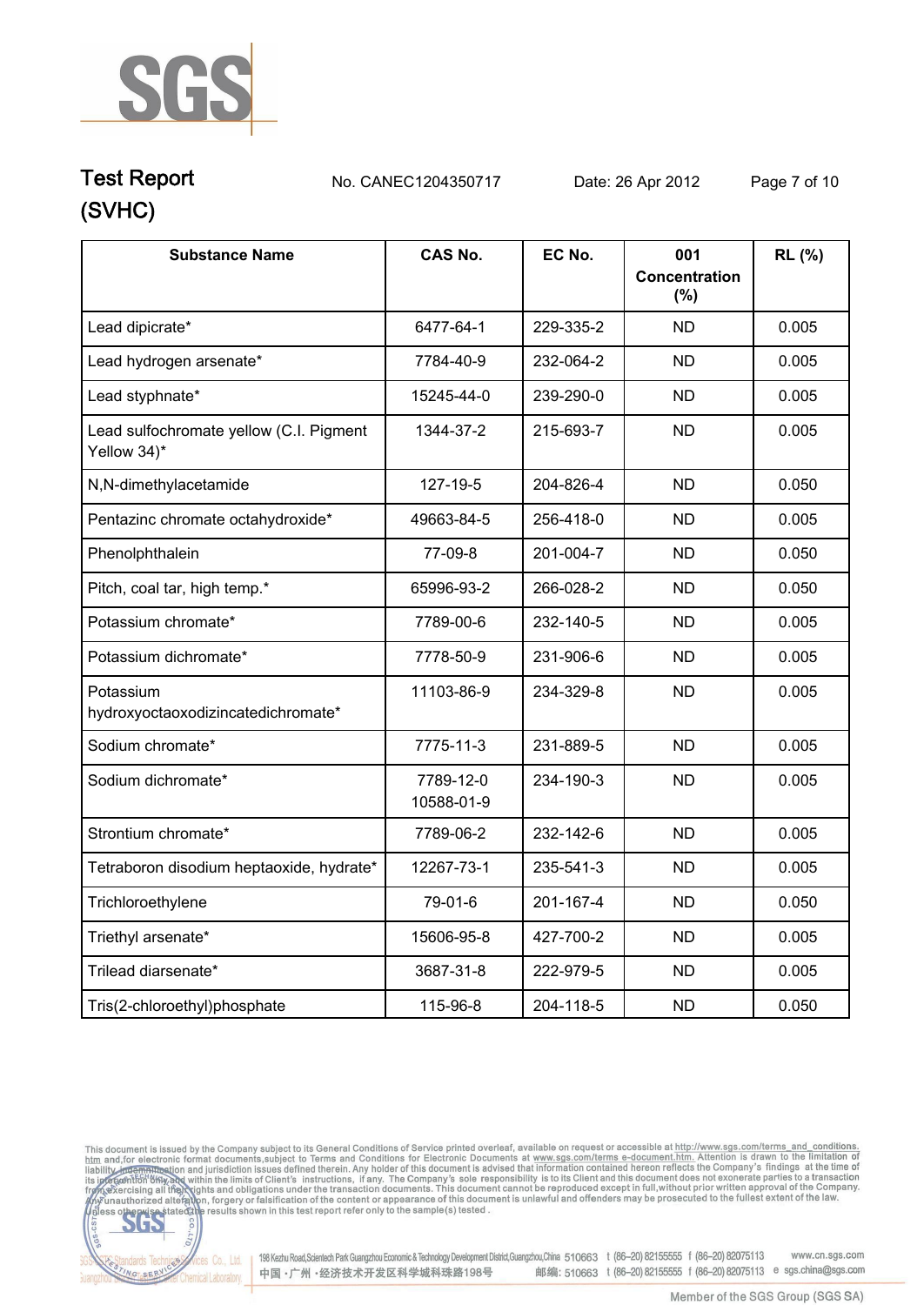

**Test Report. No. CANEC1204350717 Date: 26 Apr 2012. Page 8 of 10.**

| <b>Substance Name</b>                                                                                                                                                                                      | CAS No.                     | EC No. | 001<br>Concentration<br>$(\% )$ | <b>RL</b> (%) |
|------------------------------------------------------------------------------------------------------------------------------------------------------------------------------------------------------------|-----------------------------|--------|---------------------------------|---------------|
| Zirconia Aluminosilicate Refractory<br>Ceramic Fibres [with Al2O3, SiO2 and<br>ZrO2 present in certain concentration<br>ranges (Al2O3: 35 - 36 % w/w, SiO2: 47.5 -<br>50 % w/w, and ZrO2: 15 - 17 % w/w)]* | 650-017-00-8<br>(Index no.) |        | ND.                             | 0.005         |
| Zirconia Aluminosilicate Refractory<br>Ceramic Fibres (with oxides of aluminium,<br>silicon and zirconium as the main<br>components present in variable<br>concentration ranges)*                          | 650-017-00-8<br>(Index no.) |        | ND.                             | 0.005         |

**Notes :.**

**NG SER** 

**1. RL = Reporting Limit. All RL are based on homogenous material.**

**ND = Not detected (lower than RL), ND is denoted on the target compound.**

**2. ∆ CAS No. of diastereoisomers identified (α-HBCDD, β-HBCDD, γ-HBCDD): 134237-50-6, 134237-51-7, 134237-52-8.**

**3. \*The test result is based on the calculation of selected element(s) / marker(s) and to the worst-case scenario. For detail information, please refer to the SGS REACH website:** 

**www.reach.sgs.com/substance-of-very-high-concern-analysis-information-page.htm.**

 **Calculated concentration of boric acid, disodium tetraborate, anhydrous and tetraboron disodium heptaoxide, hydrate are based on the water extractive boron and sodium by ICP-OES.**

 **RL = 0.005% is evaluated for element (i.e. cobalt, arsenic, lead, sodium, chromium, chromium (VI), silicon, aluminum, zirconium, boron, and potassium respectively), except molybdenum RL=0.0005%..**

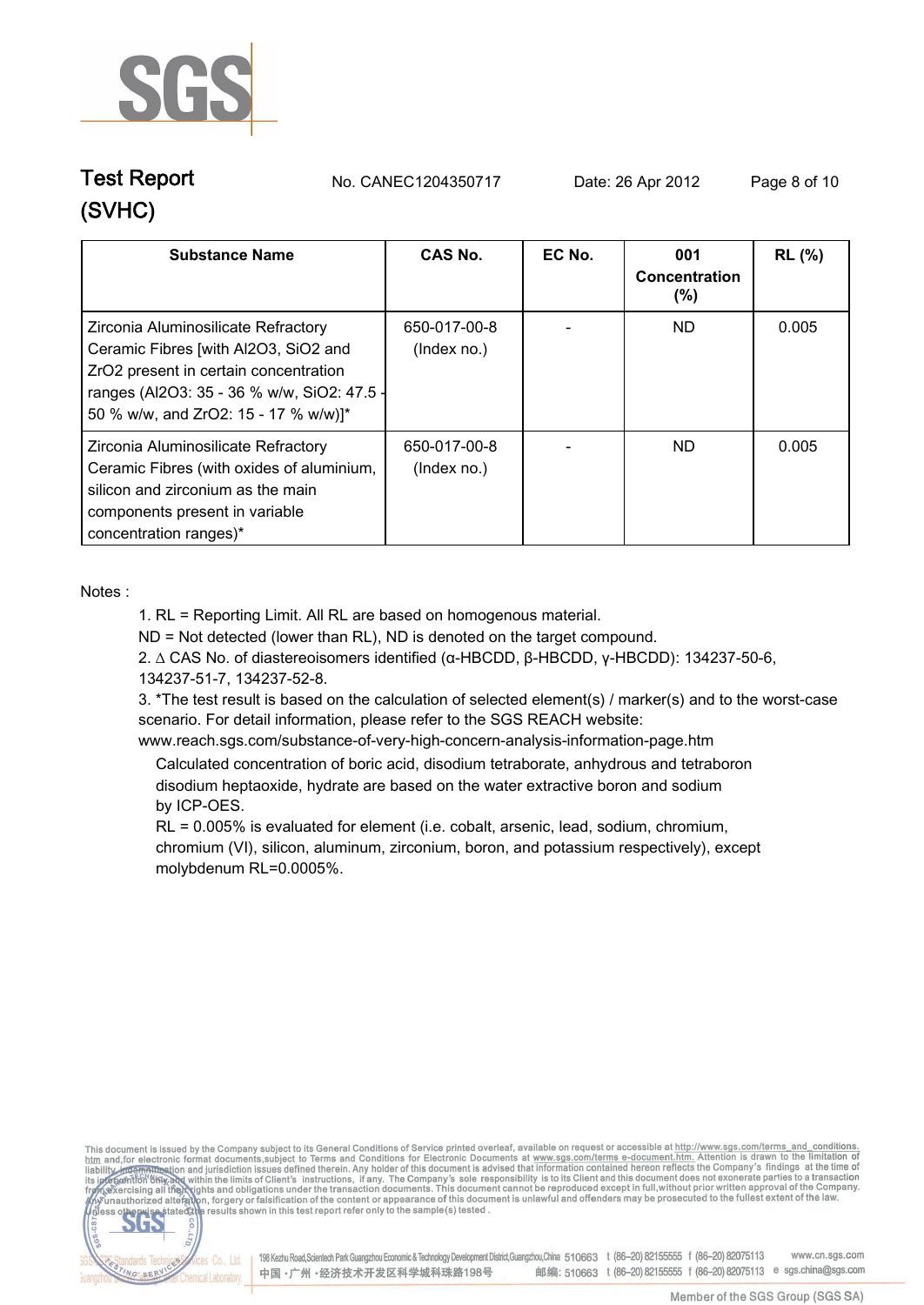

**Test Report. No. CANEC1204350717 Date: 26 Apr 2012. Page 9 of 10.**

NG SER

**Chemical Laboratory** 

**ATTACHMENTS SVHC Testing Flow Chart 1)** Name of the person who made testing: **Bella Wang / Tina Zhao**

**2)** Name of the person in charge of testing: **Adams Yu / Ryan Yang**



This document is issued by the Company subject to its General Conditions of Service printed overleaf, available on request or accessible at http://www.sgs.com/terms\_and\_conditions.<br>htm\_and,for electronic format documents,s S **202** 198 Kezhu Road,Scientech Park Guangzhou Economic & Technology Development District,Guangzhou,China 510663 t (86-20) 82155555 f (86-20) 82075113 www.cn.sgs.com dards Ter fices Co., Ltd.

中国·广州·经济技术开发区科学城科珠路198号

Member of the SGS Group (SGS SA)

邮编: 510663 t (86-20) 82155555 f (86-20) 82075113 e sgs.china@sgs.com